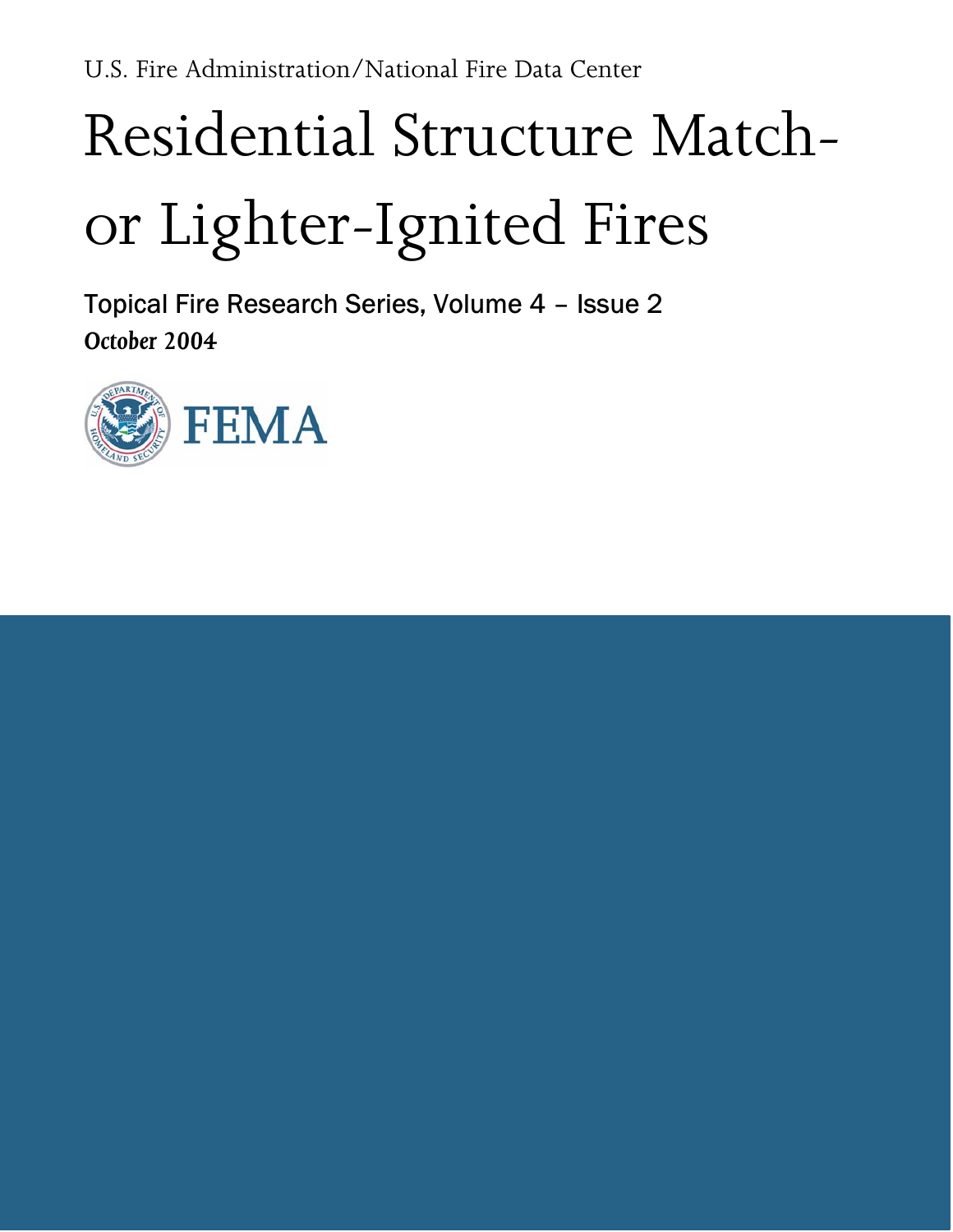## TOPICAL FIRE RESEARCH SERIES



# Residential Structure Match− or Lighter−Ignited Fires

October 2004 Volume 4, Issue 2

#### Findings

- Together, lighters and matches caused an estimated 20,200 residential struc ture fires in 2002, resulting in 276 deaths, 1,445 injuries, and \$322 million in dollar loss.
- The majority of these fires were ignited by lighters, and lighter fires cause more than twice the number of deaths and injuries as residential structure fires in general.
- The leading causes of residential structure lighter and match fires are incendiary/suspicious, open flame, and children playing.
- Bedrooms are the leading area of origin for residential structure lighter and match fires, and bedding materials were most often the first item ignited.
- Smoke alarms were present and operated in 32% of reported residential structure lighter and match fires.

Match and lighter fires are analyzed together because of their similar uses, easy availability, and universal recognition as fire ignition sources. While they are grouped for the purposes of this report, the characteristics of lighter fires are different from those of match fires.<sup>1</sup>

Only 19% of all fires ignited by lighters and matches occurred in residential structures in 2002.<sup>2</sup> These fires, however, account for approximately 80% of all fatalities, 76% of all injuries, and 68% of all property loss resulting from lighter and match fires. Injurious and costly, residential structure fires require focused analysis when investigating the lighter− and match−ignited fire problem.

Based on NFIRS data, lighters and matches were responsible for 5% of the residential structure fire problem in the United States during 2002. Lighters and matches ignited an estimated 20,200 fires, which killed 276 people, injured 1,445 more, and destroyed \$322 million in property.3 Lighters ignited nearly 57% of lighter− or match− ignited residential structure fires.

### LOSS MEASURES

Residential structure fires ignited by lighters and matches yielded higher rates of injury and fatality than residential structure fires generally and had higher dollar losses per fire. As Figure 1 illustrates, lighter−ignited residential structure fires were particularly deadly and injurious, with rates of injury and fatality higher than those of match−ignited fires and more than double those of residential structure fires.

> U.S. Department of Homeland Security • Federal Emergency Management Agency United States Fire Administration . National Fire Data Center Emmitsburg, Maryland 21727 [http://www.usfa.fema.gov/inside−usfa/nfdc/pubs/tfrs.shtm](http://www.usfa.fema.gov/inside%E2%88%92usfa/nfdc/pubs/tfrs.shtm)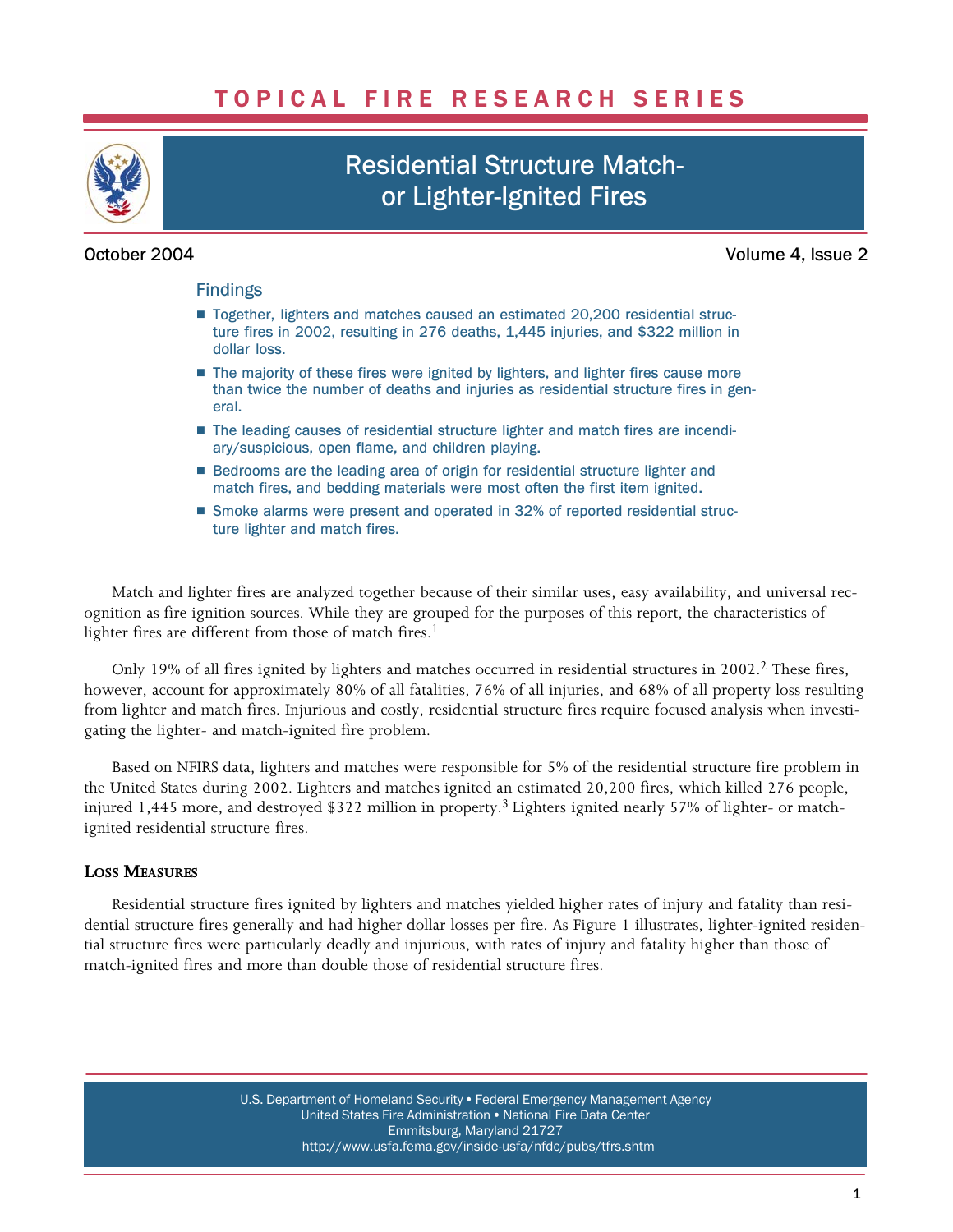| <b>FIGURE 1. LOSS MEASURES FOR</b><br>LIGHTER AND MATCH RESIDENTIAL STRUCTURE FIRES |                                           |                              |                  |                 |  |  |
|-------------------------------------------------------------------------------------|-------------------------------------------|------------------------------|------------------|-----------------|--|--|
| Loss<br>Measure                                                                     | All Residential<br><b>Structure Fires</b> | Lighters &<br><b>Matches</b> | Lighters<br>Only | Matches<br>Only |  |  |
| \$ Loss/Fire                                                                        | \$13,465                                  | \$14.239                     | \$14.532         | \$13,857        |  |  |
| Fatalities/1,000 Fires                                                              |                                           | 14                           | 15               | 12              |  |  |
| Injuries/1,000 Fires                                                                | 49                                        | 100                          | 125              | 67              |  |  |

Source: NEIRS 5.0 only

#### WHERE FIRES OCCUR

The highest percentage of residential structure lighter and match fires (about 75%) took place in one− and two−family homes. Larger residential structures—such as apartment buildings, condominiums, and townhouses—had a much smaller percentage of fires and a proportionally smaller percentage of deaths.

Within residential structures, most lighter− and match−ignited fires were started in bedrooms, as Figure 2 illustrates. Common rooms (or living rooms) and kitchens were also leading areas of origin for lighter− or match− ignited residential structure fires. When compared with statistics for all residential structure fires, fewer lighter− and match−ignited fires were started in kitchens.



Source: NFIRS 5.0 only

Consistent with the fact that most lighter and match fires occurred in bedrooms, the items most frequently ignited in these fires were bedding, mattresses or pillows, newspapers or magazines, and trash or rubbish.

#### **CAUSES**

With residential structure fires representing the majority of fire injuries, deaths, and property loss resulting from all lighter− and match−ignited fires, the causes of fires ignited in residential structures by lighters and matches are particularly important.

The highest percentage of residential structure lighter and match fires in 2002 had incendiary or suspicious causes (57%), followed by those caused by open flame (31%) and children playing (9%).<sup>4</sup> Comparatively, incendiary and suspicious (arson) and children playing fires accounted for a smaller percentage of all residential structure fires, where a heat source was reported, as Figure 3 illustrates.

When analyzed by per fire loss in Figure 4, children playing fires were the most severe across all loss measures. Arson fires were less injurious and fatal. One reason for this may be that although residents might not be inside their home during an arson fire, they are more likely to be at home during a children playing fire.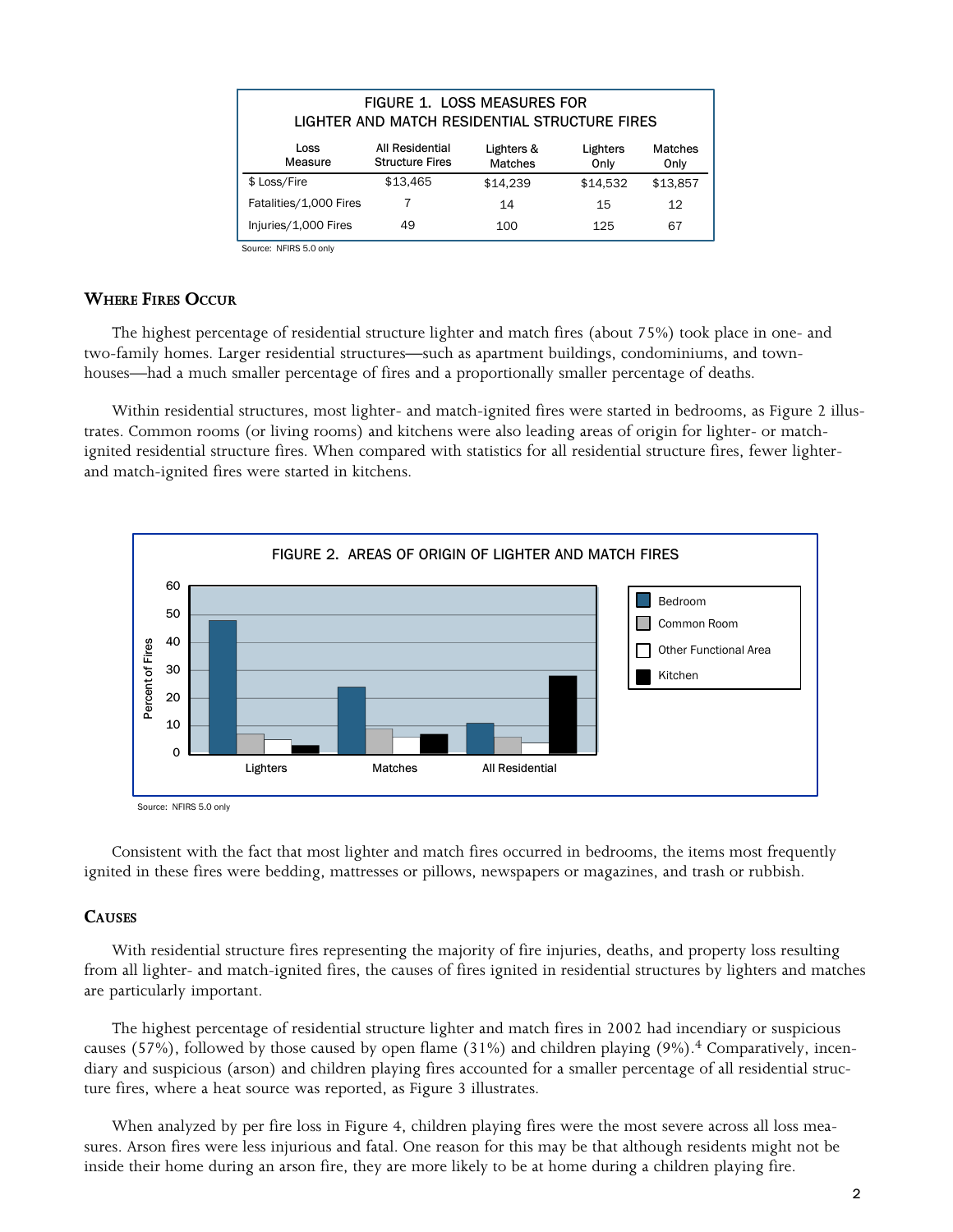

Source: NFIRS 5.0 only

| FIGURE 4. LOSS MEASURES BY CAUSES OF LIGHTER<br>AND MATCH RESIDENTIAL STRUCTURE FIRES |                           |                             |                     |  |  |  |
|---------------------------------------------------------------------------------------|---------------------------|-----------------------------|---------------------|--|--|--|
| Loss<br>Measure                                                                       | Incendiary/<br>Suspicious | Open Flame,<br>Ember, Torch | Children<br>Playing |  |  |  |
| \$ Loss/Fire                                                                          | \$12,659                  | \$14.249                    | \$23,452            |  |  |  |
| Fatalities/1,000 Fires                                                                | 13                        | 14                          | 16                  |  |  |  |
| Injuries/1,000 Fires                                                                  | 83                        | 116                         | 140                 |  |  |  |

Source: NFIRS 5.0 only

#### WHEN FIRES OCCUR

Among all 2002 residential structure fires, more fires occurred in the winter months than the summer months, partly due to a seasonal peak in heating fires. As illustrated in Figure 5, residential structure lighter− and match− ignited fires had a more even monthly distribution. This may be the result of the causes of lighter and match fires, especially when compared to the causes of all residential structure fires. Heating and cooking—causes often associated with seasonal changes—are the primary causes of all residential structure fires, while nonseasonal−related factors cause the most lighter− and match−ignited residential structure fires.

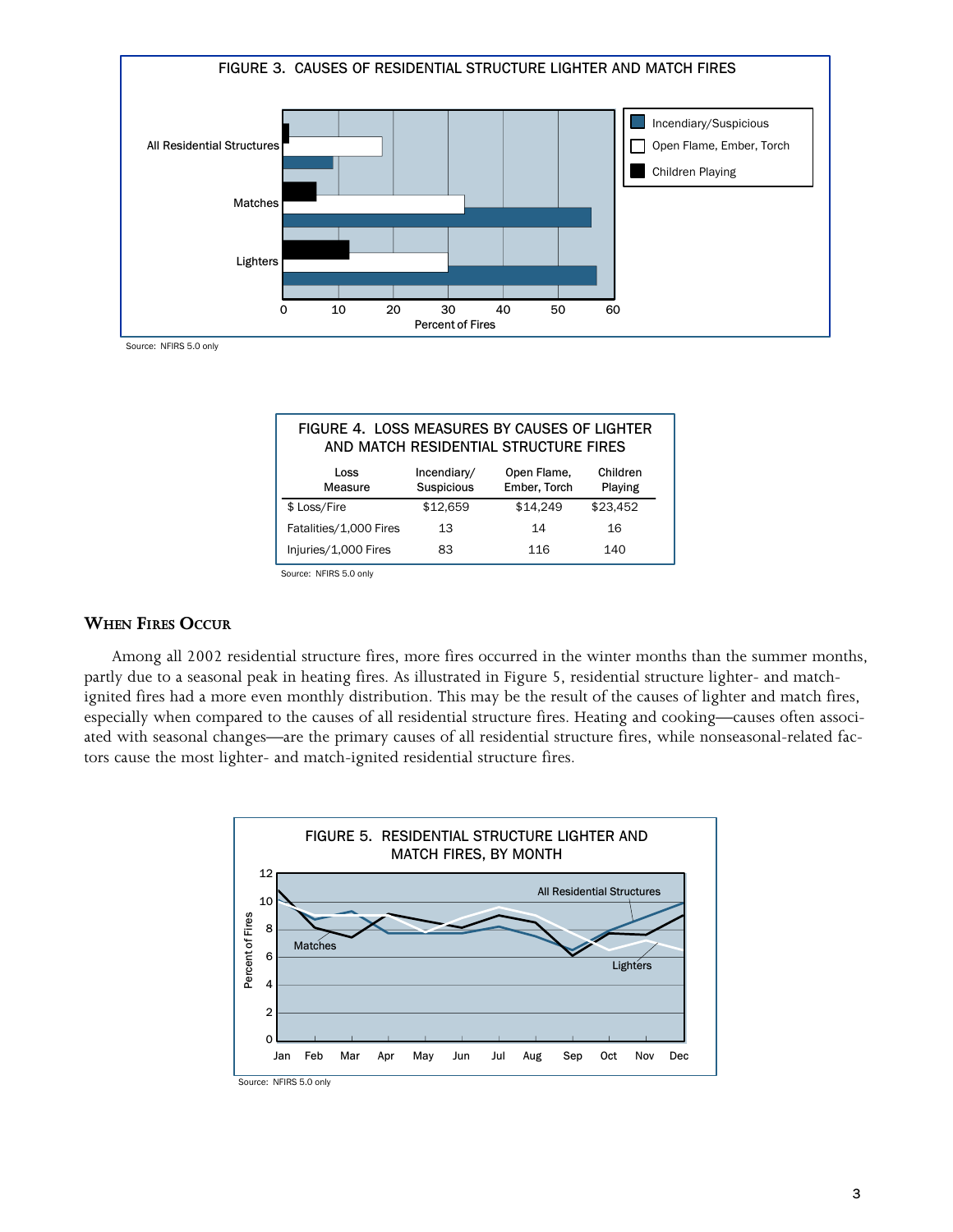### TIME OF DAY

Similar to the pattern in all residential structure fires, the highest percentage of lighter− and match−ignited fires occurred between 4 p.m. and 8 p.m. in 2002, with the least percentage of fires occurring between 3 a.m. and 7 a.m. Lighter fires, as shown in Figure 6, had a more dramatic decline in the overnight hours and increased sharply between 7 a.m. and 10 a.m., while the trend for match−ignited fires was more similar to the trend for all residential structure fires. Children playing fires, one of the primary causes of lighter fires, decline because children are often asleep during these overnight hours.



When the time of day for residential structure fires ignited by lighters or matches is analyzed by cause, children playing fires in 2002 were at their highest around noon, 3 p.m., and during the early evening, with few fires taking place overnight.

#### SMOKE ALARM PERFORMANCE

As illustrated in Figure 7, more lighter and match fires were reported in residential structures where a smoke alarm was present than in residences without an alarm. Lighter and match fires occurred in residences without smoke alarms more often than residential structure fires generally, but not by a substantial percentage. Alarms were present and operated in 32% of lighter and match residential structure fires and approximately one−third of residential structure fires generally.

| FIGURE 7. SMOKE ALARM PERFORMANCE<br>IN LIGHTER AND MATCH FIRES (percent) |                                      |                             |  |  |  |  |
|---------------------------------------------------------------------------|--------------------------------------|-----------------------------|--|--|--|--|
| Performance and<br><b>Operation of Alarm</b>                              | All Residential<br><b>Structures</b> | Lighter &<br><b>Matches</b> |  |  |  |  |
| Present/Operated                                                          | 33.8                                 | 31.7                        |  |  |  |  |
| Present/Not Operated                                                      | 14.9                                 | 12.7                        |  |  |  |  |
| No Alarm                                                                  | 21.5                                 | 29.2                        |  |  |  |  |
| Unknown                                                                   | 29.8                                 | 26.4                        |  |  |  |  |
| Total                                                                     | 100.0                                | 100.0                       |  |  |  |  |

Source: NFIRS 5.0 only

#### EXAMPLES OF RECENT LIGHTER− OR MATCH−IGNITED FIRES

Toledo, OH: In November 2003, a 5−year−old boy playing with matches set fire to his bedroom, causing \$20,000 in property damage. No one was hurt.<sup>5</sup>

Oregon City, OR: An elderly couple died of smoke inhalation in a house fire that may have been started by a discarded match. Their home was only slightly damaged, but they were not able to escape the November 2003 fire.<sup>6</sup>